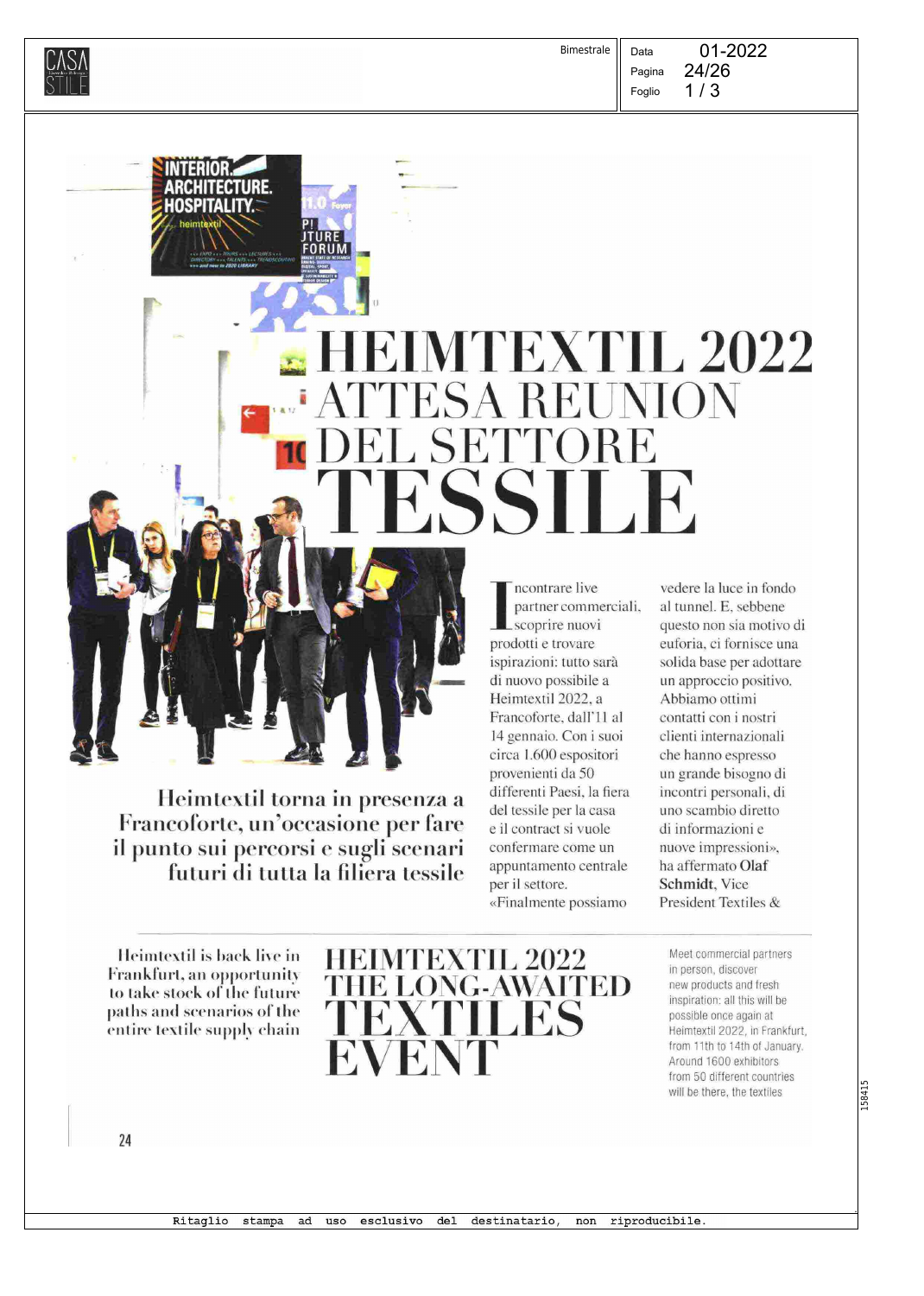

Data



01-2022

EVENTI

Heim<u>t</u>extil goes digital La manifestazione avrà una dimensione omnichannel amplificando la proposta fisica con la parte digital. Ecco allora che Trend Book sarà disponibile per la prima volta in formato digitale, arricchito da contenuti multimediali. Anche la

Future Materials Library sarà presentata online illustrando i percorsi di innovazione nella ricerca di materiali sostenibili. E poi previsto un programma live streaming e video conferenze su differenti temi legati all'interior design, al

contract e alla sostenibilità.

«Inoltre, puntiamo a realizzare con l'ausilio di video on demand e podcast tour di Heimtextil che possano raccontare e trasferire in digitale almeno una parte delle ispirazioni e delle atmosfere emerse dalle giornate fieristiche anche dopo la chiusura dell'evento fisico», ha aggiunto Olaf Schmidt.

Dal punto di vista commerciale il portale di gestione degli ordini Nextrade, consentirà, inoltre, di stabilire una relazione commerciale digitale 24 ore su 24, 7 giorni su 7 tra rivenditori e fornitori. Marketplace B2B digitale per la casa e l'abitare, la piattaforma riunisce la domanda e l'offerta dell'intero settore e genera quindi un valore aggiunto sostanziale per entrambe le parti. www.nextrade.market



### Heimtextil goes digital

This will be an omnichannel event, so the physical aspect will be amplified by the digital part. Thus, for this first time, the Trend Book will be available in digital form and enriched with multimedia content. The Future Materials Library will also be presented online and will illustrate processes of innovation within research into sustainable materials.

Then, there will be live streaming and video conferences related to various topics about interior design and sustainability.

«Furthermore, we are focusing on creating on-demand videos and podcast tours of Heimtextil which can at least partially tell the story of the inspirations and moods emerging from the event, even after the physical event has closed its doors», added Olaf Schmidt.

From a commercial point of view, Nextrade — the order management portai, will allow retailers and suppliers to forge digital commercial relations 24 hours a day, 7 days a week. Marketplace B2B, the digital platform for houses and living, brings together supply and demand within the entire sector, thus benefitting both parties www.nextrade.market

158415

## Textile Technologies, Messe Frankfurt.

Oltre all'ampia gamma di prodotti esposti, dai filati ai tessuti, dai tendaggi alla biancheria casa, dalle tecnologie per la produzione ai wallcovering, Heimtextil 2022 presenterà un programma di servizi informativi ed eventi per aiutare i visitatori a scoprire gli sviluppi del mercato nel settore. In particolare, la presentazione Heimtextil Trends

fair (for the home and trade) wants to establish itself as an important date on the calendar for the sector. «At long last we can see the light at the end of the tunnel. And, although this is no cause for celebration, it still gives us a solid basis from which we can adopt a